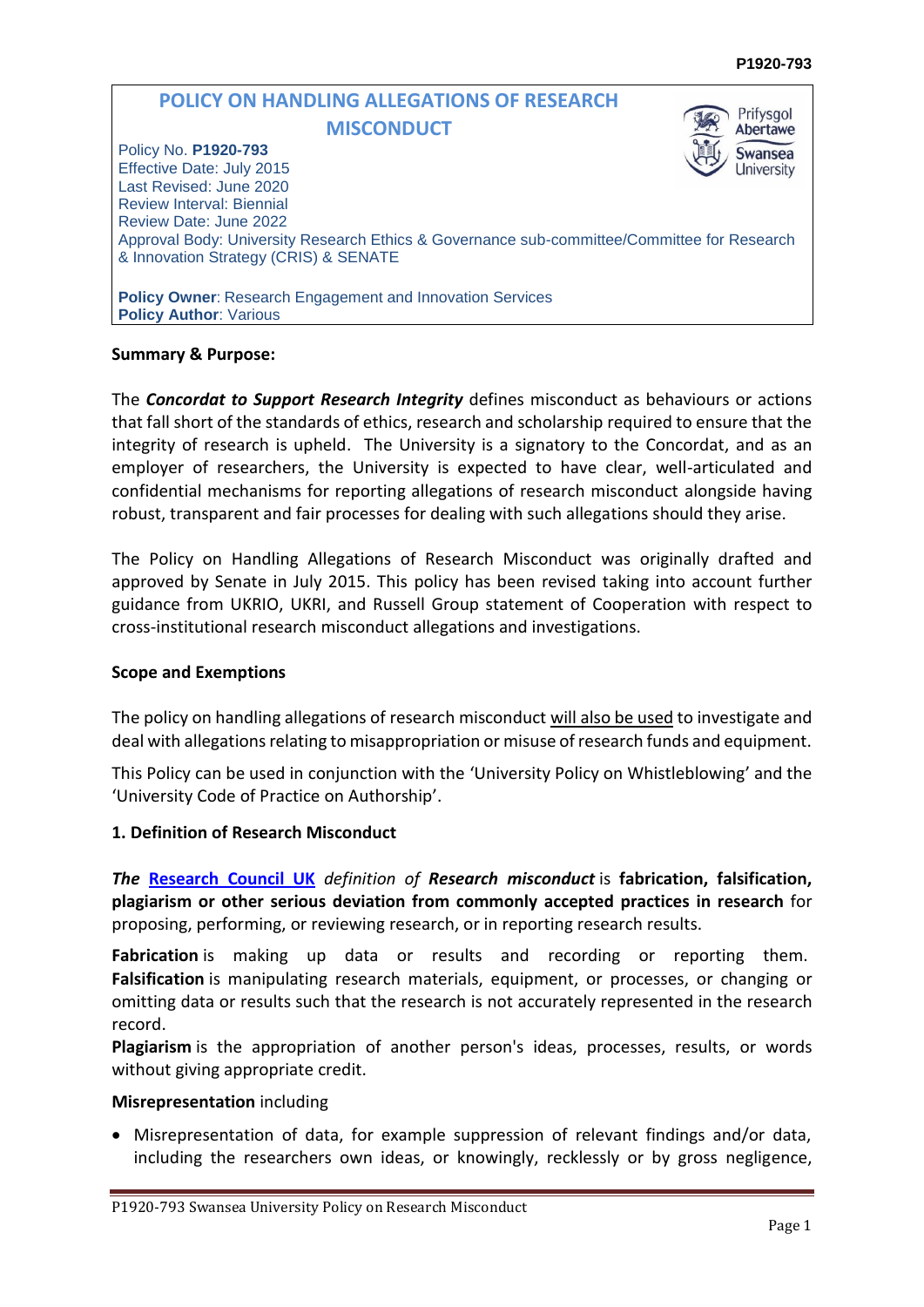presenting a flawed interpretation of data.

- Undisclosed duplication of publication, including undisclosed duplicate submission of manuscripts for publication.
- Misrepresentation of interests, including failure to declare material interests, either of the researcher or of the funder's of the research.
- Misrepresentation of qualifications and/or experience, including claiming or implying qualifications or experience which are not held.
- Misrepresentation of involvement, such as inappropriate claims to authorship and/or attribution of work where there has been no significant contribution, or the denial of authorship where an author has made a significant contribution (improper authorship).

**Breach of duty of care**, whether deliberately, recklessly or by gross negligence:

- Disclosing improperly the identity of individuals or groups involved in research without their consent, or other breach of confidentiality,
- Placing any of those involved in research in danger, whether as subjects, participants or associated individuals, without their prior consent, and without appropriate safeguards even with consent; this includes reputational danger where that can be anticipated.
- Not taking all reasonable care to ensure that the risks and dangers, the broad objectives and the sponsors of the research are known to participants or their legal representatives, to ensure appropriate informed consent is obtained properly, explicitly and transparently.
- Not observing legal and reasonable ethical requirements or obligations of care for animal subjects, human organs or tissue used in research, or for the protection of the environment.
- Improper conduct in peer review of research proposals or results (including manuscripts submitted for publication); this includes failure to disclose conflicts of interest; inadequate disclosure of clearly limited competence; misappropriation of the content of material; and breach of confidentiality or abuse of material provided in confidence for peer review purposes.

Research misconduct does not include honest error or differences of opinion. Unlike poor research practice which needs to be identified and dealt with through training and mentoring, research misconduct needs to be investigated and dealt with appropriately through the disciplinary procedures.

## **2. Key Principles:**

This policy on research misconduct will also be used to investigate and deal with allegations relating to misappropriation or misuse of research funds and equipment.

The University is committed to operating on the following principles while investigating allegations of research misconduct:

- 1. Misconduct in research is a serious matter.
- 2. Investigation of allegations of misconduct in research will be conducted in accordance with the highest standards of integrity, accuracy and fairness.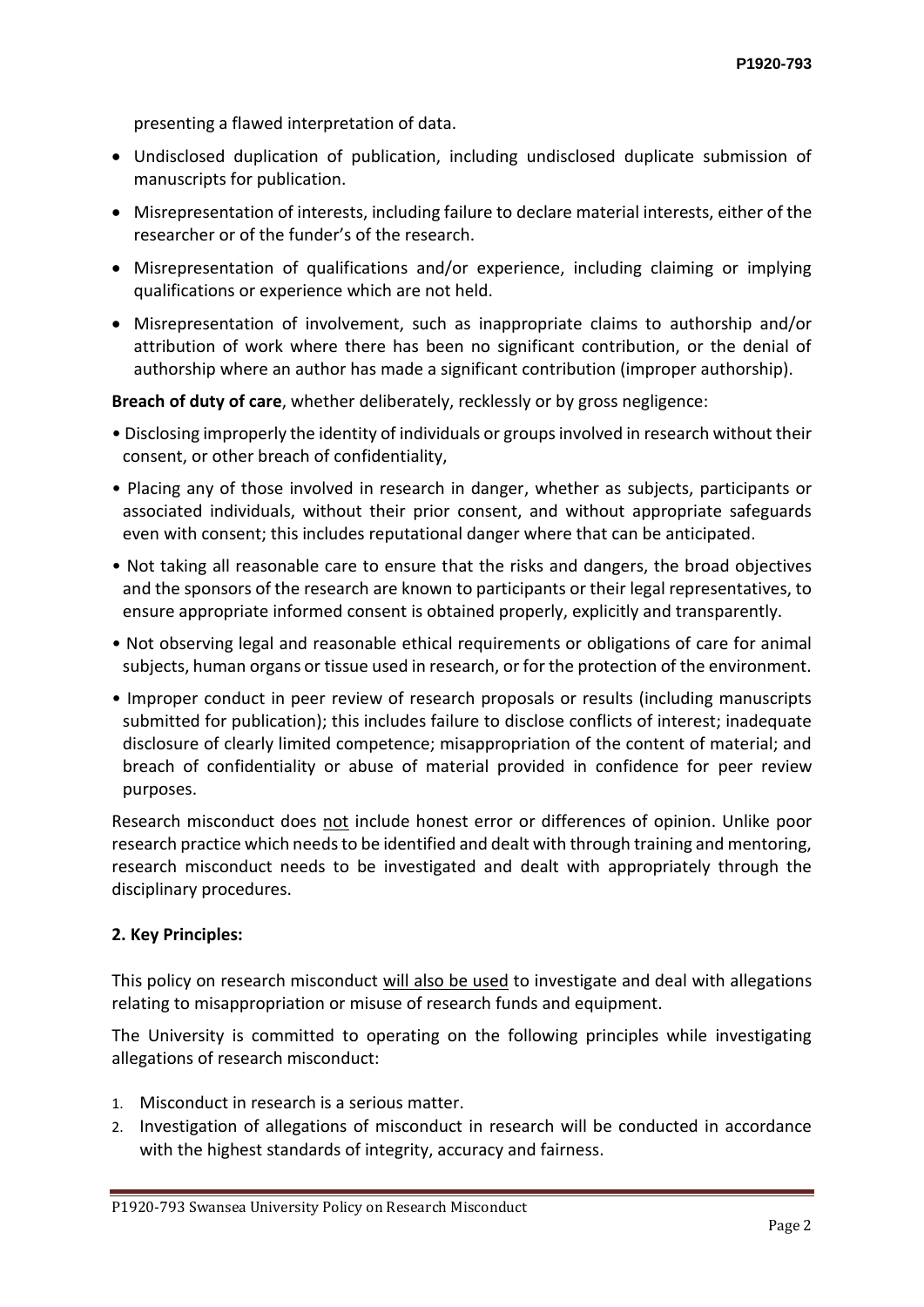- 3. The University wishes to enable all stakeholders (including funders, sponsors, regulators, staff, scientific publishers, students, research participants and patients) to have confidence that high standards of research integrity are upheld by the University at all times, and that allegations of research misconduct are treated seriously and investigated as confidentially as is reasonably practicable.
- 4. The University will ensure that those responsible for carrying out investigations of alleged misconduct in research will act with integrity and sensitivity at all times.
- 5. The University will ensure that investigators of such cases will conform to the statutory obligations of the University and the rights of the employees according to current law along with any rights and obligations bestowed to employees by its ordinances and statutes.
- 6. Anyone accused of misconduct in research is entitled to the presumption of innocence.
- 7. It is acknowledged that allegations may be made for what appears to be malicious reasons.
- 8. Where anyone is formally accused of misconduct in research, that person will be given full details of the allegations in writing, and will be given the opportunity to set out his/her case and respond to the allegations against him/her.
- 9. The University is committed to protecting the reputation of those suspected of, or alleged to have engaged in, misconduct, when the allegations or suspicions are not confirmed.
- 10. Staff undertaking research will be able to exercise their right to academic freedom under the University Statutes, but must also take responsibility in ensuring that the integrity of research is upheld, and that they are aware of the legal requirements that regulate their work.
- 11. All employees and students and any individuals authorised to work in the University, its facilities or otherwise undertaking research on behalf of the University, are obliged and have a responsibility to report to the University any concerns about potential research misconduct, whether witnessed, or where there is reasonable belief that this is, has, or is likely to occur.
- 12. Employees and students who raise such concerns in line with this policy will not be penalised or suffer detriment by the University for doing so, provided that they do so in confidence and reasonably believe that potential research misconduct is, has or is likely to occur.
- 13. The basis for reaching a conclusion that an individual is responsible for misconduct in research relies on a judgment that there was an intention to commit the misconduct and/or negligence in the conduct of any aspect of research undertaken and that the burden of proof required is that of 'on the balance of probabilities.'
- 14. Where appropriate, issues may be resolved through informal discussions, advice, guidance, or agreed mediation, without the requirement for a formal investigation.
- 15. If the route of investigation is undertaken, then depending upon the outcome of the investigation, other relevant formal procedures may be initiated including for example the University's disciplinary or capability procedures.
- 16. In such cases the information/findings of an investigation may be used in whole or in part, to form the investigation element of such procedures.
- 17. All parties involved are under an obligation to inform the 'Named Person' (Pro Vice Chancellor Research & Innovation) immediately of any conflict of interest.
- 18. In such circumstances, the Pro Vice Chancellor (R&I) should decide if a declared interest warrants exclusion from involvement in the investigation.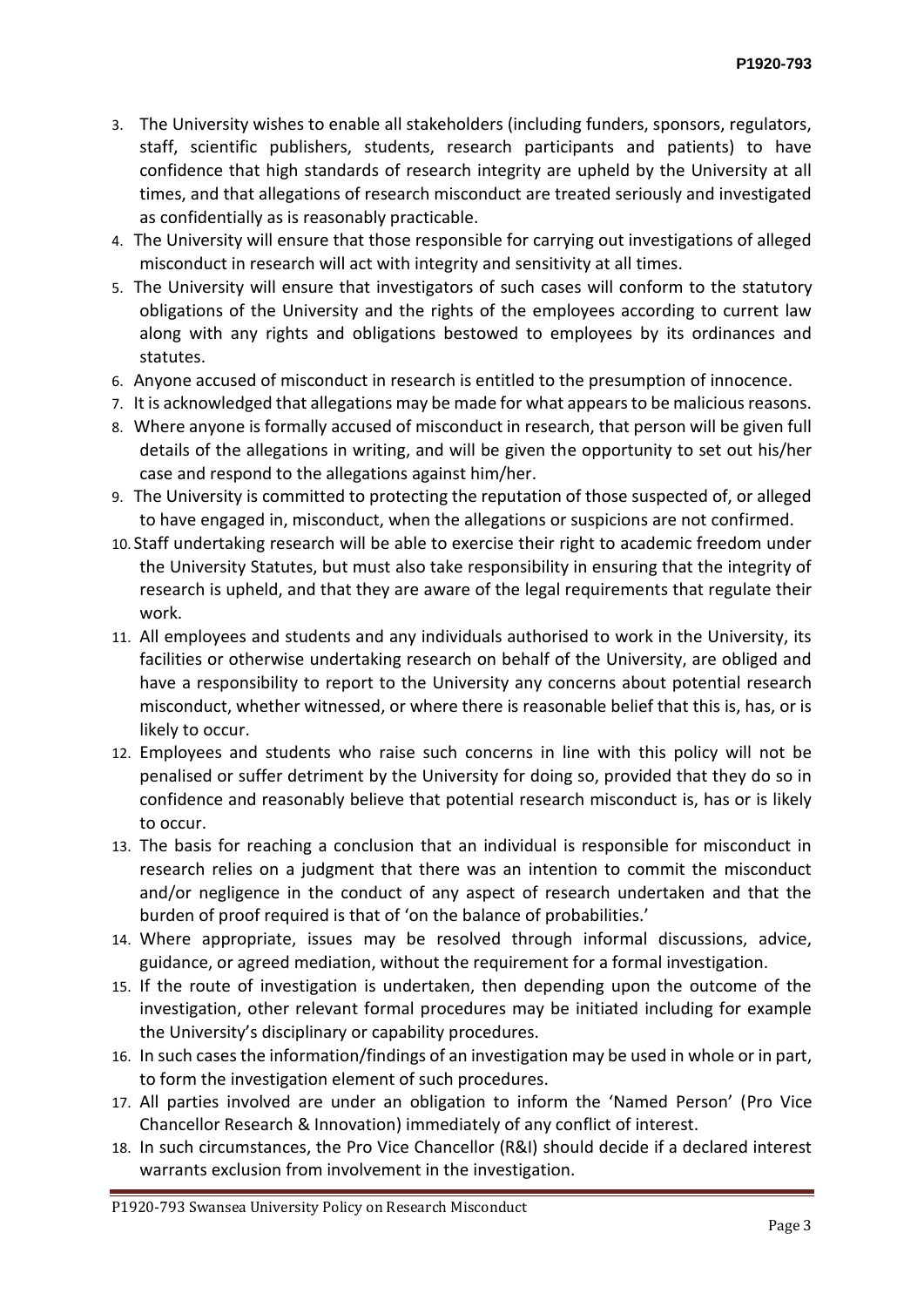19. In the case where the Pro Vice Chancellor (declares an interest his/her nominated alternate should decide if he/she should be excluded from involvement.

### **Practices / Code of Conduct**

All allegations of research misconduct will be received and processed in accordance with the 'Procedure of receiving allegations of Research Misconduct'. A copy of this is available as part of the 'University Policy Framework on Research Integrity' and can be accessed through the Research Integrity web pages [https://staff.swansea.ac.uk/media/P1415-956-Research-](https://staff.swansea.ac.uk/media/P1415-956-Research-Integrity---Policy-Framework-updated-Jan-2020.pdf)[Integrity---Policy-Framework-updated-Jan-2020.pdf\)](https://staff.swansea.ac.uk/media/P1415-956-Research-Integrity---Policy-Framework-updated-Jan-2020.pdf)

A copy of the procedure will be provided to the Complainant, Respondent and the Screening & Investigation Panel members prior to the commencement of any research misconduct procedure.

### **Compliance**

Failure to comply with this policy will be addressed according to the University statutes and ordinances.

### **Policy History**

| <b>Revision</b><br>Date | Author                                                                      | <b>Description</b>                                                                                                                                                                                                                                                                                                          |
|-------------------------|-----------------------------------------------------------------------------|-----------------------------------------------------------------------------------------------------------------------------------------------------------------------------------------------------------------------------------------------------------------------------------------------------------------------------|
| <b>July 2015</b>        | Anjana Choudhuri/<br>Vice Chancellor's Office                               | Policy on Handling Allegations of Research<br>Misconduct drafted and approved by University<br>Research Committee, University Research Ethics<br>& Governance sub-committee & Senate.                                                                                                                                       |
| January 2020            | Anjana Choudhuri/<br>Engagement & Innovation<br>Research<br><b>Services</b> | 1. Inclusion of further guidance from UKRIO,<br>UKRI and Russell Group statement of<br>with<br>Cooperation<br>respect<br>to<br>cross-<br>institutional research misconduct allegations<br>and investigations.<br>2. Change of 'Named Person'<br>from the<br>Registrar to the Pro Vice Chancellor<br>(Research & Innovation) |